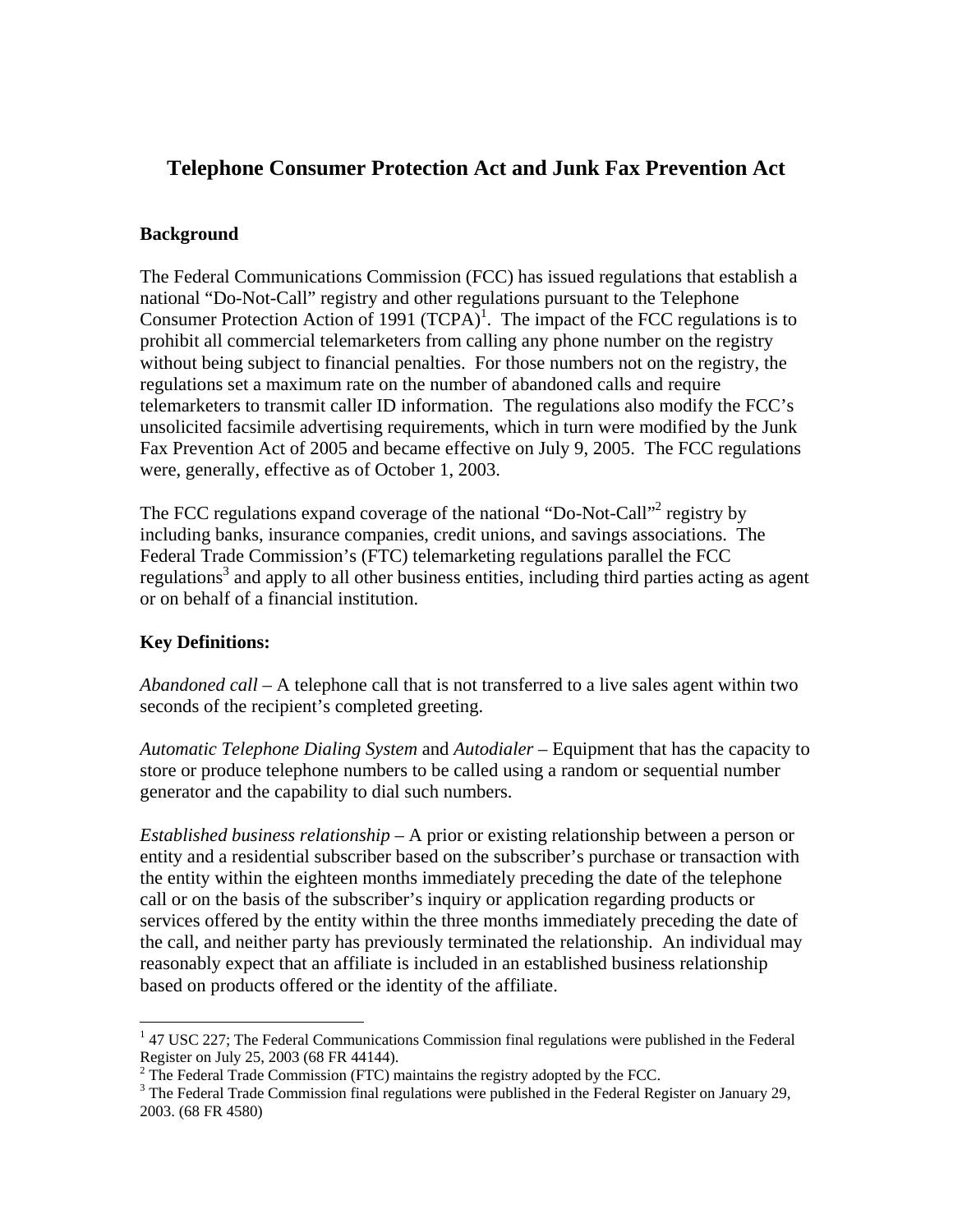*Residential Subscriber* – An individual who has contracted with a common carrier to provide telephone exchange service at a personal residence.

*Seller* – The person or entity on whose behalf a telephone call or message is initiated for the purpose of encouraging purchase or rental of, or investment in, property, goods, or services, which is transmitted to any person.

*Telemarketer* – The person or entity that initiates a telephone call or message for the purpose of encouraging the purchase or rental of, or investment in, property, goods, or services, which is transmitted to any person.

*Telemarketing* – The initiation of a telephone call or message for the purpose of encouraging the purchase or rental of, or investment in, property, goods, or services, which is transmitted to any person.

*Telephone solicitation* – The initiation of a telephone call or message for the purpose of encouraging the purchase or rental of, or investment in, property, goods, or services, which is transmitted to any person. Telephone solicitation *does not* include a call or message to any person with that person's permission, to any person with whom the caller has an established business relationship, or on behalf of a tax-exempt nonprofit organization.

*Unsolicited advertisement* – Any material that advertises the commercial availability or quality of any property, goods, or services which is transmitted to any person without that person's prior express invitation or permission.

## **General Requirements of TCPA**

The FCC regulations that implement the Telephone Consumer Protection Act of 1991 provide consumers with options to avoid unwanted telephone solicitations. The regulations address the following:

- The FCC's adoption of a national "Do-Not-Call" registry expands coverage to entitiesregulated by the FTC. $4$
- Under the FCC's rules, no seller, or entity telemarketing on behalf of the seller, can initiate a telephone solicitation to a residential telephone subscriber who has registered his or her telephone number on the national do-not-call registry. A safe harbor exists for an inadvertent violation of this requirement if the telemarketer

<span id="page-1-0"></span> $\overline{a}$  $4$  By doing so, the FCC asserts its considerably broader jurisdiction over telemarketing than the FTC. Specifically, telemarketing by in-house employees of banks, savings associations, and credit unions, as well as other areas of commerce, are covered by the FCC's authority.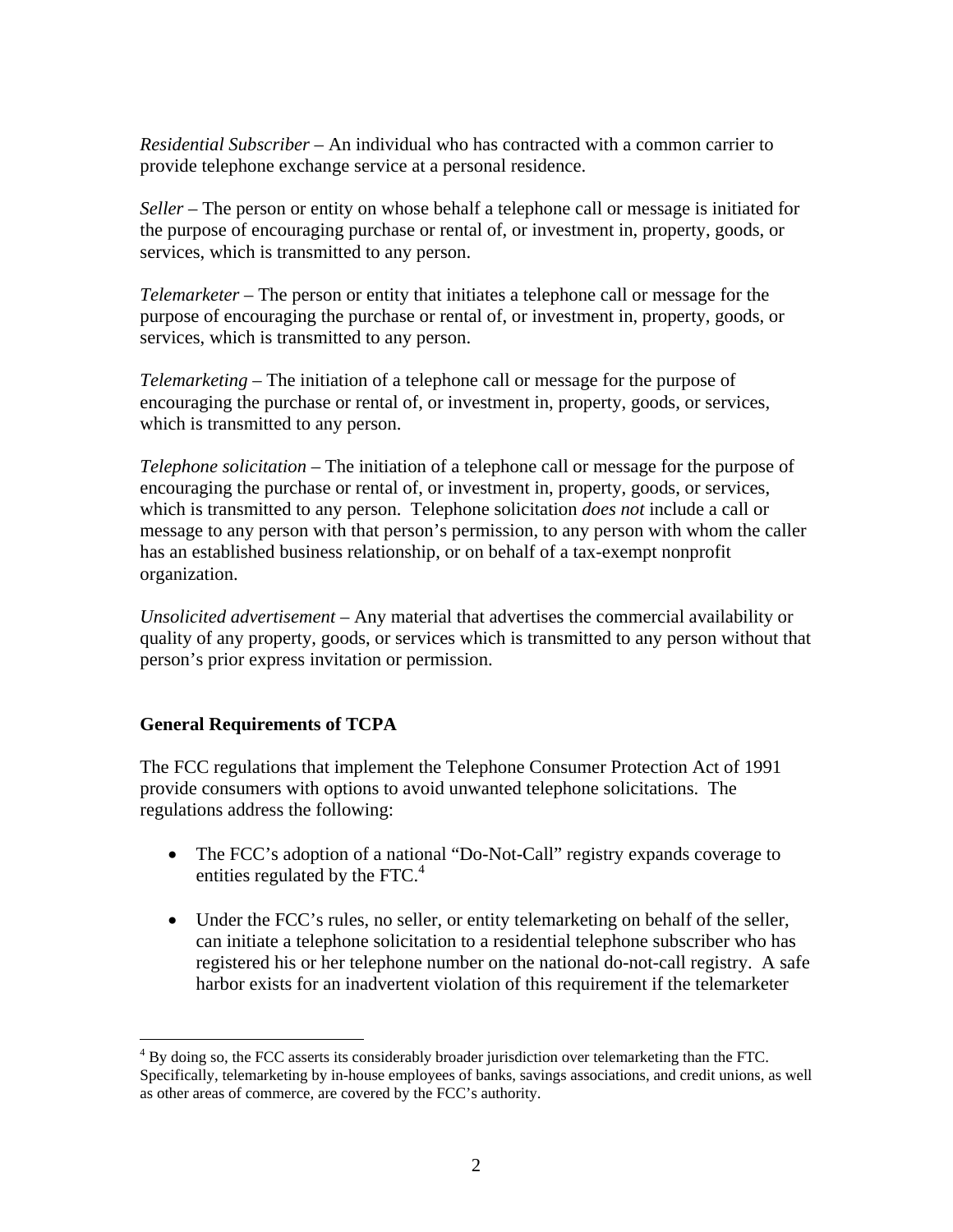can demonstrate that the violation was an error and that its routine practices include:

- 1. Written procedures.
- 2. Training of personnel.
- 3. Maintenance of a list of telephone numbers excluded from contact.
- 4. Use of a version of the national do-not-call registry obtained no more than three months prior to the date any call is made (with records to document compliance).
- 5. Process to ensure that it does not sell, rent, lease, purchase or use the donot-call database in any manner except in compliance with regulations.  $[47 \text{ CFR } 64.1200(c)(2)(i)]$
- Companies must maintain company-specific do-not-call lists reflecting the names of customers with established business relationships who have requested to be excluded from telemarketing. Such requests must be honored for five years. [47 CFR 64.1200(d)(6)]
- Telemarketing calls can only be made between the hours of 8:00 a.m. and 9:00 p.m. (local time at the called party's location).  $[47 \text{ CFR } 64.1200(c)(1)]$
- All telemarketers must comply with limits on "abandoned calls" and employ other consumer-friendly practices when using automated telephone-dialing equipment. A telemarketer must abandon no more than three percent of calls answered by a person and must deliver a prerecorded identification message when abandoning a call. Two or more telephone lines of a multi-line business are not to be called simultaneously. Telemarketers must disconnect an unanswered telemarketing call prior to at least 15 seconds or four rings. All businesses that use autodialers to sell services must maintain records documenting compliance with call abandonment rules.  $[47 \text{ CFR } 64.1200(a)(4, 5 \text{ and } 6)]$
- All prerecorded messages, whether delivered by automated dialing equipment or not, must identify the name of the entity responsible for initiating the call, along with the telephone number of that entity that can be used during normal business hours to ask not to be called again. [47 CFR 64.1200(b)]
- All telemarketers must transmit caller ID information, when available, and must refrain from blocking any such transmission(s) to the consumer. [47 CFR 64.1601(e)]<sup>[5](#page-2-0)</sup>
- Unsolicited fax transmissions must be preceded by the advertiser's receipt of the express written permission and signature of the intended recipient. There is no exception for an "existing business relationship," nor can the express permission

<u>.</u>

<span id="page-2-0"></span> $<sup>5</sup>$  The rule sets forth the technical information that must be made available (subject to differing</sup> technologies). The FCC stated that Caller ID information should also increase accountability and provide an important resource for the FCC and FTC in pursuing enforcement actions against TCPA violators. (68 FR 44166, July 25, 2003)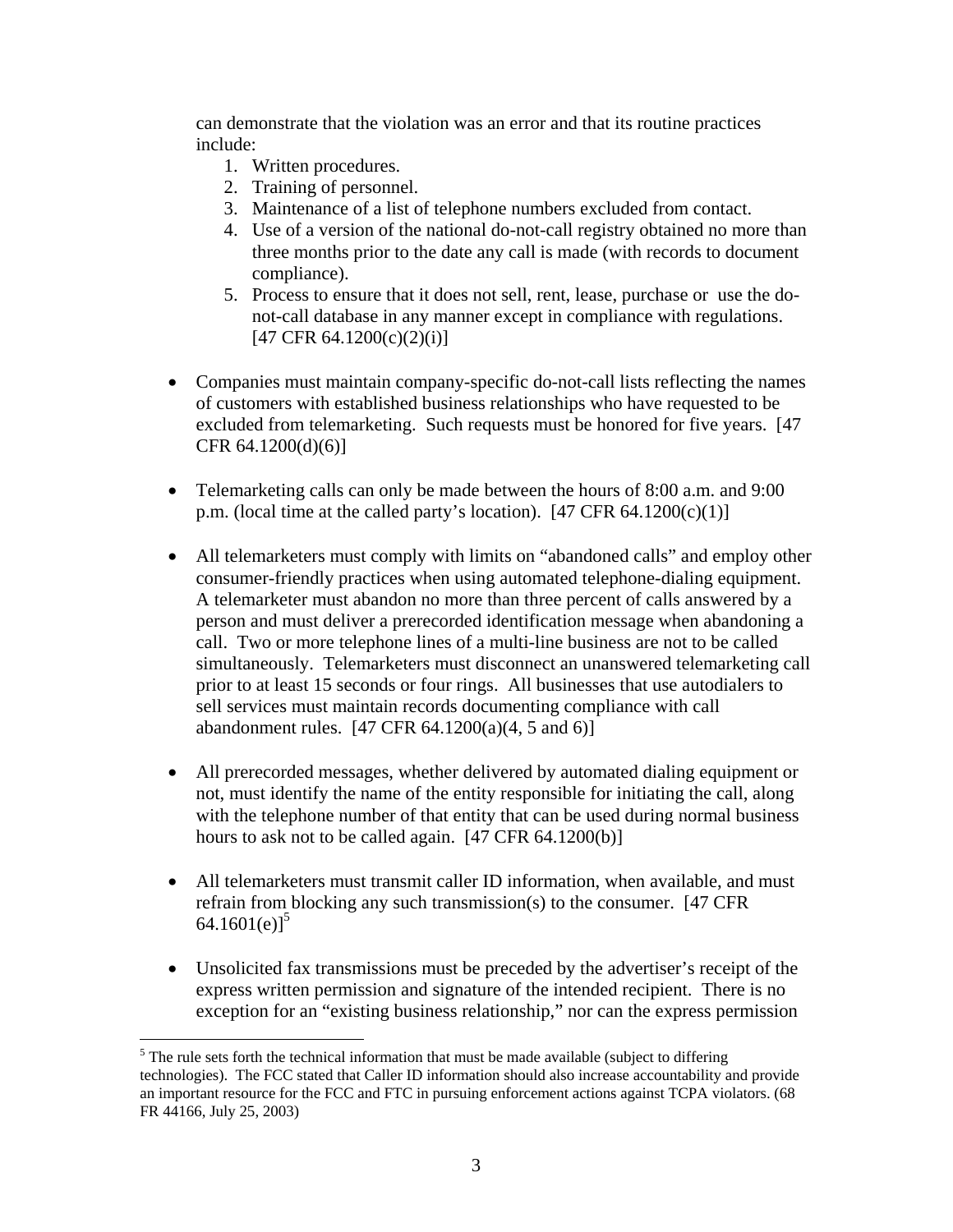be conveyed through the use of a "negative option." Businesses that advertise by fax are required to maintain records demonstrating that recipients have provided express permission to send fax advertisements.  $[47 \text{ CFR } 64.1200(a)(3)]$ 

• Tax-exempt nonprofit organizations are not required to comply with the do-notcall provisions of the TCPA.  $[47 \text{ CFR } 64.1200(d)(7)]$ 

# **Examination Objectives:**

- 1. Assess the quality of a financial institution's compliance program for implementing TCPA by reviewing the appropriate policies, procedures and other internal controls.
- 2. Determine the reliance that can be placed on a financial institution's audit or compliance review in monitoring the institution's compliance with TCPA.
- 3. Determine a financial institution's compliance with TCPA.
- 4. Initiate effective corrective actions when violations of law are identified, or when policies or internal controls are deficient.

# **EXAMINATION PROCEDURES**

## **Initial Procedures**

- 1. Through discussions with appropriate management officials, determine whether or not management has considered the applicability of TCPA and what, if any, steps have been taken to ensure current and future compliance.
- 2. Through discussions with appropriate management officials, ascertain whether the financial institution is subject to TCPA by determining whether it or a third-party telemarketing firm engages in any form of telephone solicitation.



**Stop here if the financial institution itself does not engage directly or indirectly through a third-party telemarketing firm, in any form of telephone solicitation via telephone or facsimile machine. The financial institution is not subject to TCPA, and no further examination for TCPA is necessary.** 

3. Determine, through a review of available information, whether the financial institution's internal controls are adequate to ensure compliance with TCPA. Consider the following: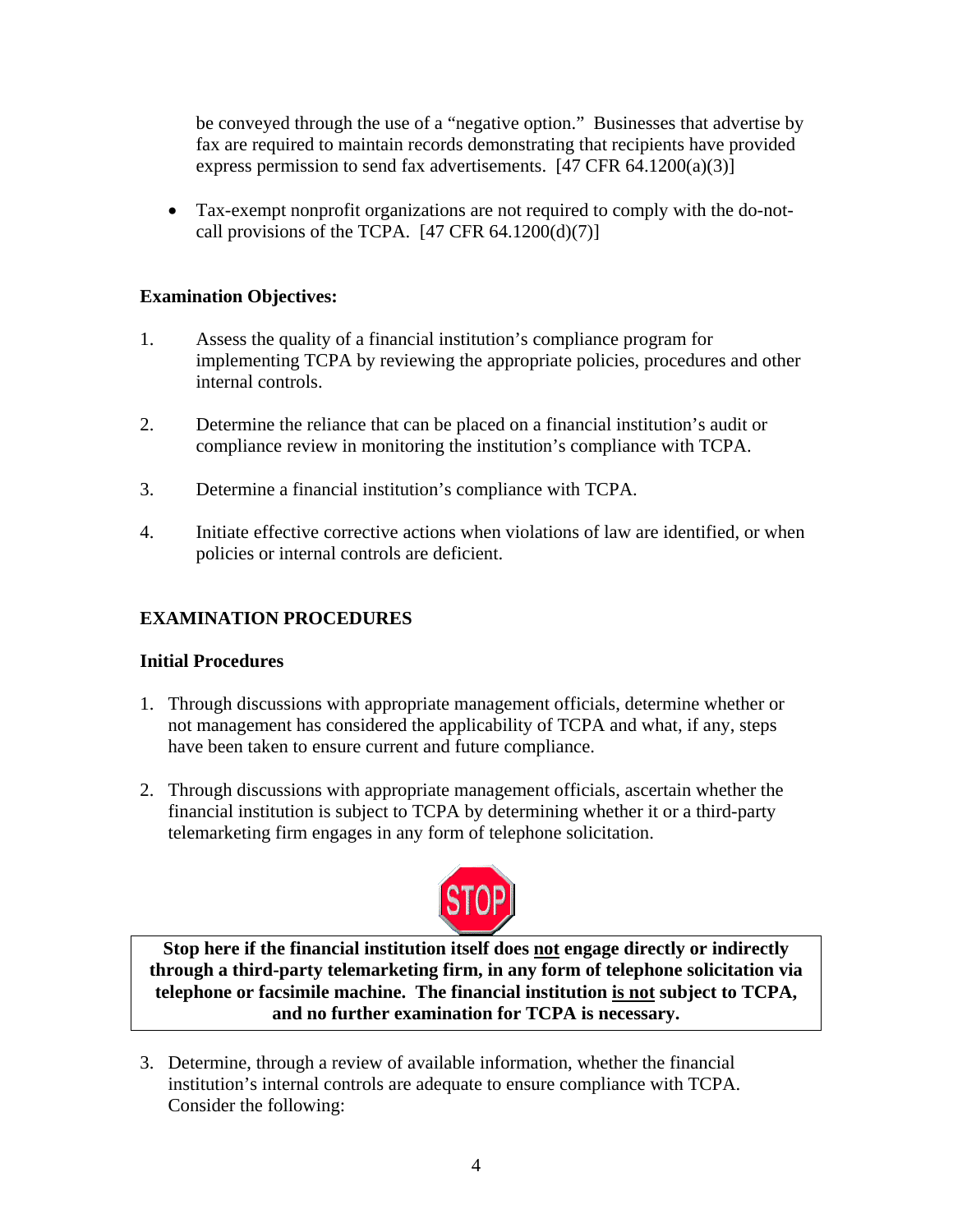- Organization chart to determine who is responsible for the financial institution's compliance with TCPA;
- Process flow charts to determine how the financial institution's TCPA compliance is planned for, evaluated, and achieved;
- Policies and procedures that address:
	- a. Recording a telephone subscriber's request not to receive calls from a particular financial institution and the maintenance of those recordings for 5 years.
	- b. Placement of the telephone subscriber's name, if given, and telephone number on the financial institution's do-not-call list.
	- c. Maintenance of the list of telephone numbers that the financial institution may not contact.
	- d. Compliance with the national do-not-call rules.
	- e. Use of a telephone facsimile machine, computer or other device to send an unsolicited advertisement to a telephone facsimile machine.
- Training of the financial institution's personnel engaged in telemarketing as to the existence and use of the financial institution's do-not-call list and the national donot-call rules; [47 CFR 64.1200(d)(2)]
- Process for recording a telephone subscriber's request not to receive calls and to place the subscriber's name, if provided, and telephone number on a do-not-call list; [47 CFR 64.1200(d)(3)]
- Process used to access the national do-not-call database; [47 CFR]  $64.1200(c)(2)(i)(D)$ ]
- Process to ensure that the financial institution (and any third-party engaged in making telemarketing calls on behalf of the financial institution) does not sell, rent, lease, purchase or use the national do-not-call database for any purpose except for compliance with the TCPA;  $[47 \text{ CFR } 64.1200(c)(2)(i)(E)]$
- Process to ensure that telemarketers making telemarketing calls are providing the called party with the name of the individual caller, the name of the financial institution on whose behalf the call is being made, and a telephone number (that is not a 900 number or a long distance number) or address at which the financial institution may be contacted;  $[47 \text{ CRF } 64.1200(d)(4)]$  and
- Internal checklists, worksheets, and other relevant documents.
- 4. Review applicable audit and compliance review material, including work papers, checklists, and reports, to determine whether: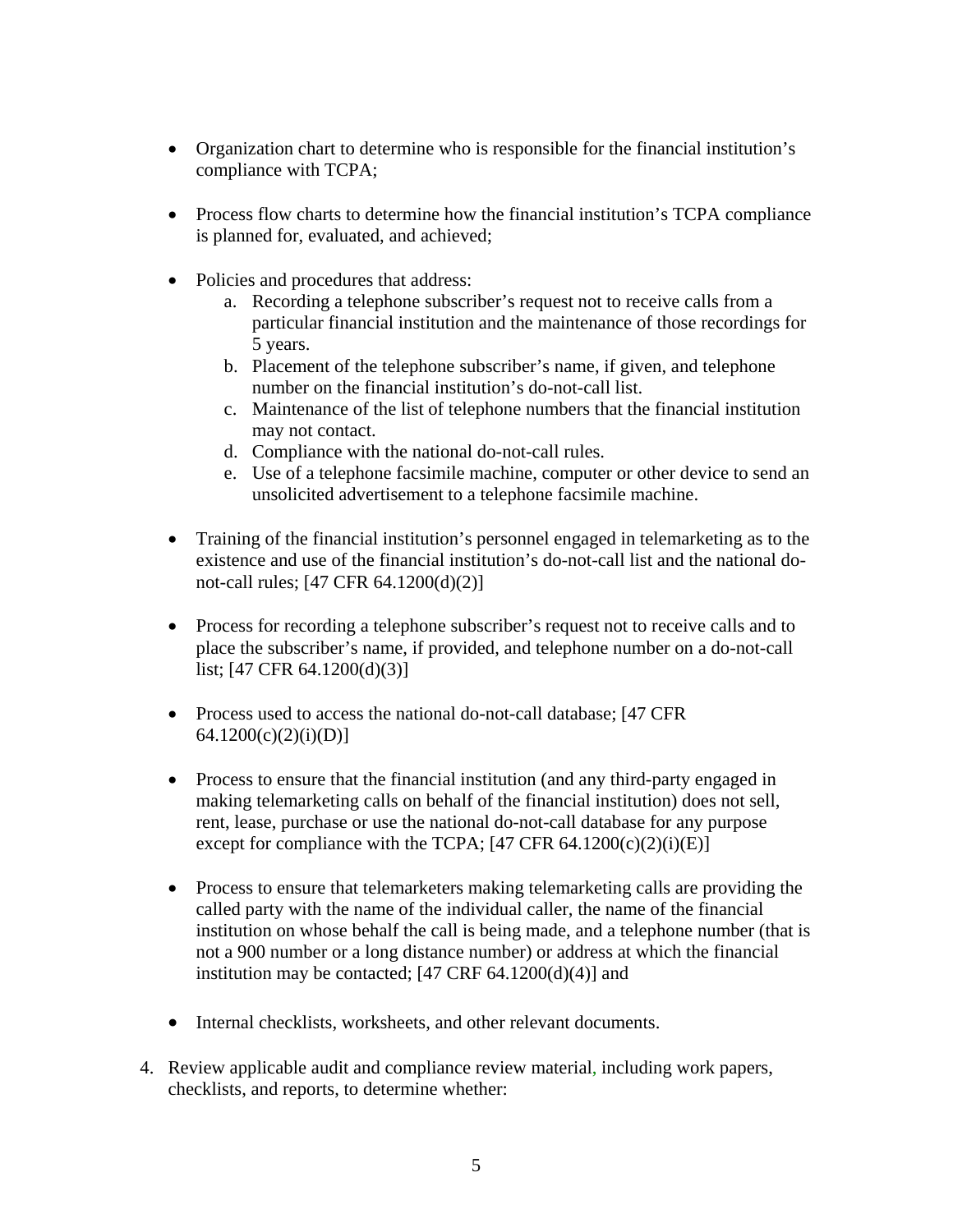- The procedures address the TCPA provisions applicable to the institution;
- Effective corrective action occurred in response to previously identified deficiencies;
- The audits and reviews performed were reasonable and accurate;
- Deficiencies, their causes, and the effective corrective actions are consistently reported to management or the members of the board of directors; and
- The frequency of the compliance review is satisfactory.
- 5. Review a sample of complaints to determine whether or not any potential violations of TCPA exist.
- 6. Based on the review of complaints that pertain to aspects of TCPA, revise the scope of examination focusing on the areas of particular risk. The verification procedures to be employed depend upon the adequacy of the institution's compliance program and level of risk identified.

# **Verification Procedures**

- 1. Obtain a list of marketing or promotional programs for products and services that the financial institution promoted with telemarketing either directly or through a thirdparty vendor.
- 2. Obtain a sample of data, or through testing or managements demonstration, for at least one program, determine whether:

Do-Not-Call List

- The institution or its third-party vendor verified whether the subscriber's telephone number was listed on the national do-not-call registry. [47 CFR 64.1200(c)(2)]
- If the telephone subscriber is on the national do-not-call registry and a telemarketing call is made, the existence of an established business relationship between the subscriber and the financial institution can be confirmed [47 CFR 64.1200(f)(3)] or the safe harbor conditions have been met.  $[47 \text{ CFR } 64.1200(d)]$
- Through testing or management's demonstration, verify that the financial institution has a process to determine whether it has an established business relationship with a telephone subscriber.  $[47 \text{ CFR } 64.1200(f)(3)]$
- A telephone subscriber's desire to be placed on a company-specific do-not-call list was honored for five years.  $[47 \text{ CFR } 64.1200(d)(6)]$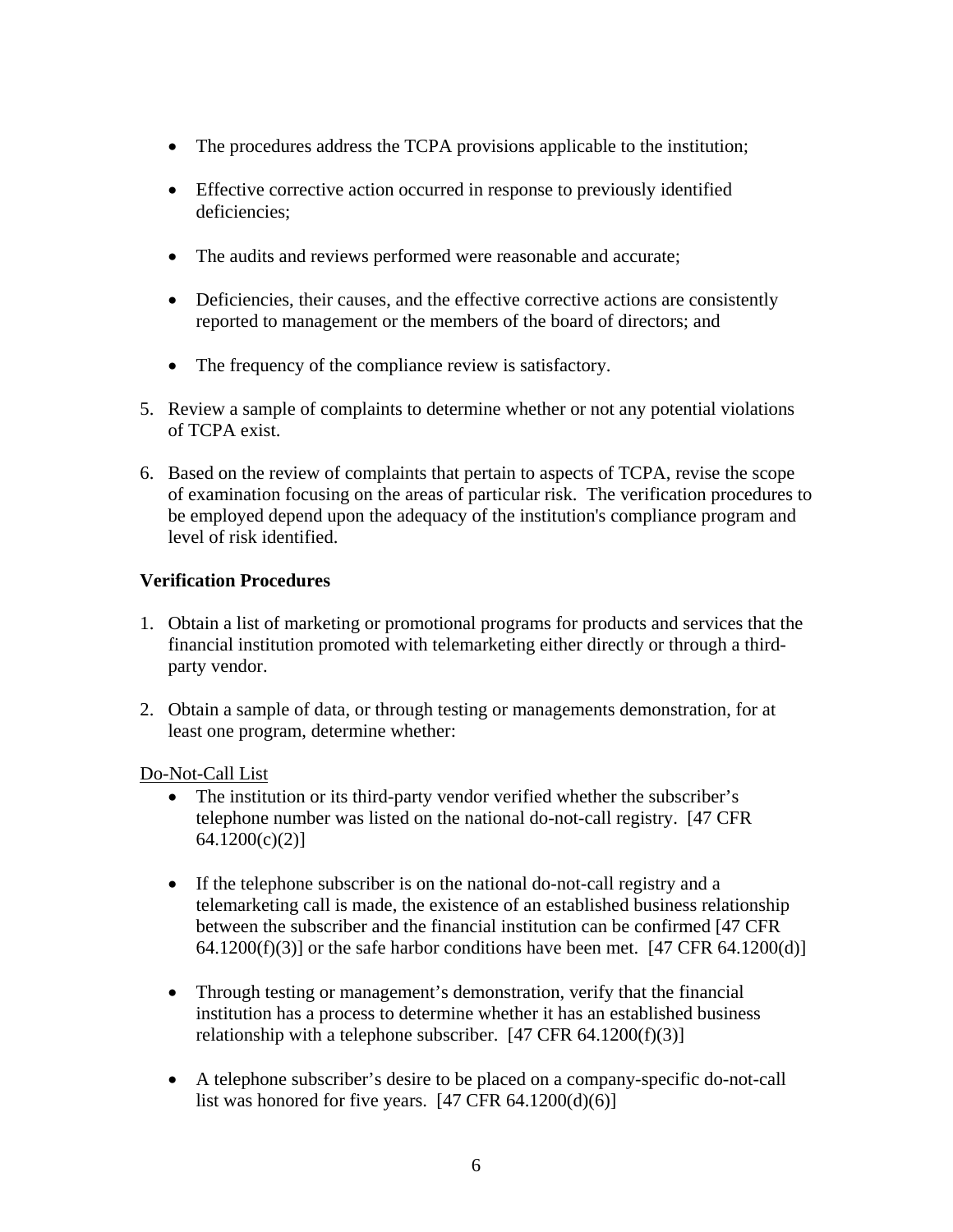- The institution or its third-party vendor employs a version of the national do-notcall registry or portions of the database for areas called that is obtained no more than three months prior to the call date (three-month process). [47 CFR  $64.1200(c)(2)(i)(D)$ ]
- The institution or its third-party vendor maintains records to support the threemonth process.  $[47 \text{ CFR } 64.1200(c)(2)(i)(D)]$
- The telephone call was made between the hours of  $8:00$  a.m. and  $9:00$  p.m. local time for the called party's location.  $[47 \text{ CFR } 64.1200(c)(1)]$

Automated Dialing and Abandoned Calls

- Any calls that were made using artificial or prerecorded voice messages to a residential telephone number met the requirements in 47 CFR 64.1200(a)(6)(i).
- The name, telephone number, and purpose of the call were provided to the subscriber if the call was abandoned.  $[47 \text{ CFR } 64.1200(a)(6)]$
- The institution or its third-party vendor maintains appropriate documentation of abandoned calls, sufficient to determine whether they exceed the three-percent limit in the 30-day period reviewed.  $[47 \text{ CFR } 64.1200(a)(6)]$
- The institution or its third-party vendor transmits caller identification information. [47 CFR 64.1601(e)]
- 3. Ensure that the financial institution does not participate in any purchase-sharing arrangement for access to the national do-not-call registry. [47 CFR 64.1200(c)(2)(i)(E)]
- 4. Observe call center operations, if appropriate, to verify abandoned call practices regarding ring duration and two-second-transfer rule.  $[47 \text{ CFR } 64.1200(a)(6)]$

## **Conclusions**

- 1. Summarize all findings, supervisory concerns, and regulatory violations.
- 2. For the violation(s), determine the root cause by identifying weaknesses in internal controls, audit and compliance reviews, training, management oversight, or other factors; also, determine whether the violation(s) are repetitive or systemic.
- 3. Identify action needed to correct violations and weaknesses in the institution's compliance program.